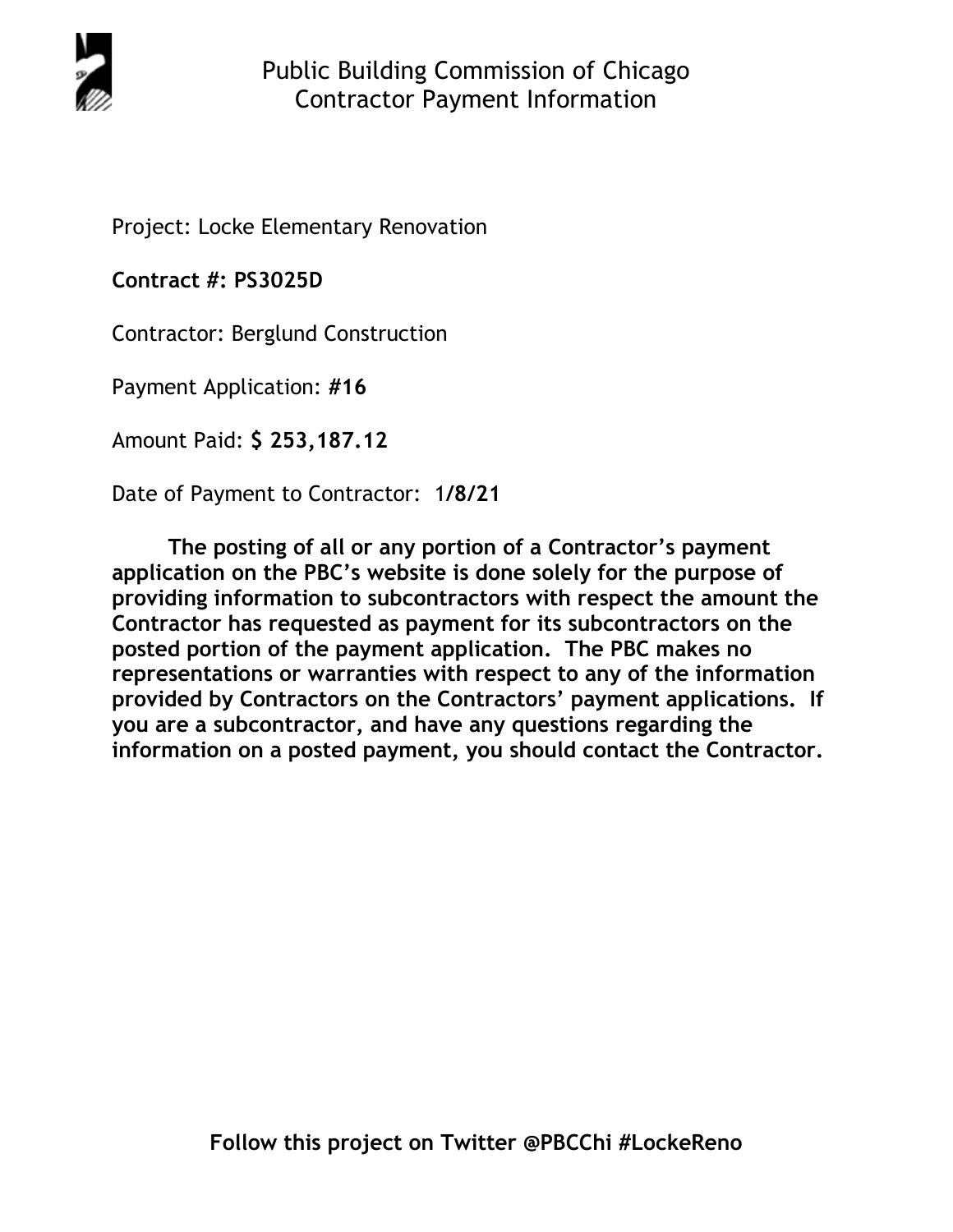#### PUBLIC BUILDING COMMISSION OF CHICAGO **EXHIBIT S CERTIFICATE OF ARCHITECT - ENGINEER**

| DATE:                | 11/23/2020                             |    |            |
|----------------------|----------------------------------------|----|------------|
| <b>PROJECT:</b>      | <b>CPS Locke Elementary Renovation</b> |    |            |
| Pay Application No.: | 16                                     |    |            |
| For the Period:      | 11/1/2020                              | tο | 11/30/2020 |
| Contract No.:        | <b>PS3025D</b>                         |    |            |

In accordance with Resolution No. \_\_\_\_\_\_, adopted by the Public Building Commission of Chicago on \_\_\_\_\_\_\_\_\_, relating to the \$\_ Revenue Bonds issued by the Public Building Commission of Chicago for the financing of this project (and all terms used herein shall have the same meaning as in said Resolution), I hereby certify to the Commission and to its Trustee, that:

- 1. Obligations in the amounts stated herein have been incurred by the Commission and that each item thereof is a proper charge against the Construction Account and has not been paid; and
- 2. No amount hereby approved for payment upon any contract will, when added to all amounts previously paid upon such contract, exceed 90% of current estimates approved by the Architect - Engineer until the aggregate amount of payments withheld equals 5% of the Contract Price (said retained funds being payable as set forth in said Resolution).

| <b>THE CONTRACTOR:</b>                                                                     | <b>Berglund Construction</b><br>111 E. Wacker Drive, Suite 2450, Chicago, IL 60601 |                         |               |
|--------------------------------------------------------------------------------------------|------------------------------------------------------------------------------------|-------------------------|---------------|
| <b>General Construction Services</b><br>IFOR:                                              |                                                                                    |                         |               |
| Is now entitled to the sum of:                                                             | s                                                                                  | 253,187.12              |               |
| <b>ORIGINAL CONTRACTOR PRICE</b>                                                           | \$24,160,000.00                                                                    |                         |               |
| <b>ADDITIONS</b>                                                                           | \$0.00                                                                             |                         |               |
| <b>IDEDUCTIONS</b>                                                                         | \$0.00                                                                             |                         |               |
| <b>INET ADDITION OR DEDUCTION</b>                                                          | \$0.00                                                                             |                         |               |
| <b>ADJUSTED CONTRACT PRICE</b>                                                             | \$24,160,000.00                                                                    |                         |               |
|                                                                                            |                                                                                    |                         |               |
| <b>TOTAL AMOUNT EARNED</b>                                                                 |                                                                                    | s                       | 20,634,544.26 |
|                                                                                            |                                                                                    | \$                      |               |
| <b>TOTAL RETENTION</b>                                                                     |                                                                                    |                         | 1.116,356.56  |
| a) Reserve Withheld @ 5% of Total Amount Earned,<br>but Not to Exceed 5% of Contract Price |                                                                                    | 1,116,356.56<br>- \$    |               |
| b) Liens and Other Withholding                                                             |                                                                                    | $\overline{\mathbf{s}}$ |               |
|                                                                                            |                                                                                    |                         |               |
| c) Liquidated Damages Withheld                                                             |                                                                                    | \$                      |               |
| <b>TOTAL PAID TO DATE (Include this Payment)</b>                                           |                                                                                    |                         | 19,518,187.70 |
| <b>LESS: AMOUNT PREVIOUSLY PAID</b>                                                        |                                                                                    |                         | 19,265,000.58 |
| AMOUNT DUE THIS PAYMENT                                                                    |                                                                                    | \$                      | 253,187.12    |

**Architect Engineer:** 

signature, date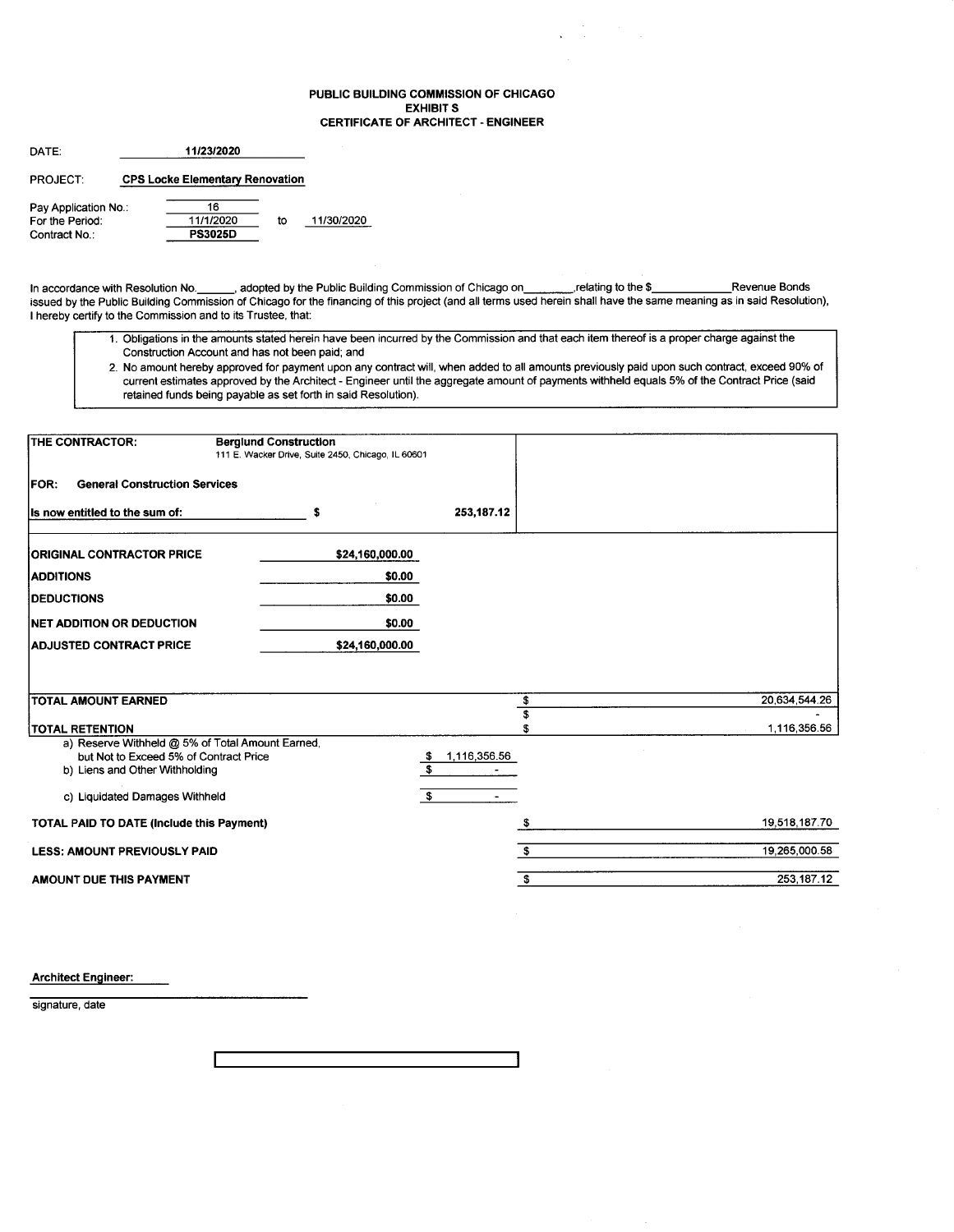|                                 | APPLICATION AND CERTIFICATE FOR PAYMENT                                                                                                     |                       |                                                                                  | 50169<br>Invoice #:                                                                                                                                                                                                                                                      |
|---------------------------------|---------------------------------------------------------------------------------------------------------------------------------------------|-----------------------|----------------------------------------------------------------------------------|--------------------------------------------------------------------------------------------------------------------------------------------------------------------------------------------------------------------------------------------------------------------------|
|                                 | To Owner: Public Building Commission of Chicago<br>50 West Washington Street Room 200<br><b>Richard J Daley Center</b><br>Chicago, IL 60602 |                       | Project: 519012- CPS Locke Elementary<br>Renovation                              | : Distribution to<br>16<br><b>Application No.:</b><br>Owner<br><b>Architect</b><br><b>Contractor</b><br>11/30/2020<br>Pariod To:                                                                                                                                         |
| <b>Contract For:</b>            | From Contractor: Berglund Construction<br>8410 S South Chicago Avenue<br>Chicago, IL 60617                                                  | <b>Via Architect:</b> | <b>RADA Architects</b><br>233 N. Michigan Avenue, Suite 1900<br>Chicago IL 60601 | <b>Project Nos:</b><br><b>Contract Date:</b>                                                                                                                                                                                                                             |
|                                 | <b>CONTRACTOR'S APPLICATION FOR PAYMENT</b>                                                                                                 |                       |                                                                                  | The undersigned Contractor certifies that to the best of the Contractor's knowledge,<br>information, and belief, the work covered by this Application for Payment has been                                                                                               |
| Continuation Sheet is attached. | Application is made for payment, as shown below, in connection with the Contract.                                                           |                       |                                                                                  | completed in accordance with the Contract Documents. That all amounts have been<br>paid by the Contractor for Work for which previous Certificates for Payment were<br>issued and payments received from the Owner, and that current payment shown<br>herein is now due. |
|                                 | 1. Original Contract Sum                                                                                                                    |                       | \$24,160,000.00                                                                  | <b>Berglund Construction</b><br>CONTRACTOR:                                                                                                                                                                                                                              |
|                                 | 2. Net Change By Change Order                                                                                                               |                       | \$0.00<br>\$24,160,000.00                                                        |                                                                                                                                                                                                                                                                          |
|                                 | 3. Contract Sum To Date                                                                                                                     |                       | \$20,634,544.26                                                                  | Date: 11/23/2020   12:13 PM EST<br>By: Fred Bergund                                                                                                                                                                                                                      |
|                                 | 4. Total Completed and Stored To Date                                                                                                       |                       |                                                                                  |                                                                                                                                                                                                                                                                          |
| 5. Retainage:                   | 5,41% of Completed Work                                                                                                                     | \$1,116,356.56        |                                                                                  | state of: $\frac{1}{\sqrt{2}}$<br>county of Cook<br>Subscribed and symptor to before me this 23rd                                                                                                                                                                        |
| b.                              | 0.00% of Stored Material                                                                                                                    | \$0.00                |                                                                                  | Wiking of The Commission expires.                                                                                                                                                                                                                                        |
|                                 | Total Retainage                                                                                                                             |                       | \$1,116,356.56                                                                   |                                                                                                                                                                                                                                                                          |
|                                 | 6. Total Earned Less Retainage                                                                                                              |                       | \$19,518,187.70                                                                  | ARCHITECT'S CERTIFICATE FOR PAYMENT<br>In accordance with the Contract Documents, based on Tn-site observate                                                                                                                                                             |
|                                 | 7. Less Previous Certificates For Payments                                                                                                  |                       | \$19,265,000.58                                                                  | comprising the above application, the Architect certifical toppe desperted to the above application, and belief, the Workings the architect structure of a belief and belief, the Workings presented as<br>Architect's knowledge, information, and belief, the World     |
|                                 | 8. Current Payment Due                                                                                                                      |                       | \$253,187.12                                                                     | the quality of the Work is in accordance with the Contract De<br>is entitled to payment of the AMOUNT CERTIFIED.                                                                                                                                                         |
|                                 | 9. Balance To Finish, Plus Retainage                                                                                                        |                       | \$4,641,812.30                                                                   | AMOUNT CERTIFIED \$253.187.12                                                                                                                                                                                                                                            |
|                                 |                                                                                                                                             |                       |                                                                                  | (Attach explanation if amount certified differs from the amount applied. Initial all figures on this Application a<br>Continuation Sheet that are changed to conform with the amount certified.)                                                                         |
|                                 | <b>CHANGE ORDER SUMMARY</b>                                                                                                                 | <b>Additions</b>      | <b>Deductions</b>                                                                |                                                                                                                                                                                                                                                                          |
| Total changes approved          | in previous months by Owner                                                                                                                 | \$0.00                | \$0.00                                                                           | ARCHITECT:<br>11/24/20                                                                                                                                                                                                                                                   |
| Total Approved this Month       |                                                                                                                                             | \$0.00                | \$0.00                                                                           | Date:<br>B۷.                                                                                                                                                                                                                                                             |
|                                 | <b>TOTALS</b>                                                                                                                               | \$0.00                | \$0.00                                                                           | This Certificate is not negotiable. The AMOUNT CERTIFIED is payable only to the<br>Contractor named herein. Issuance, payment, and acceptance of payment are without                                                                                                     |
|                                 | Net Changes By Change Order                                                                                                                 | \$0.00                |                                                                                  | prejudice to any rights of the Owner or Contractor under this Contract.                                                                                                                                                                                                  |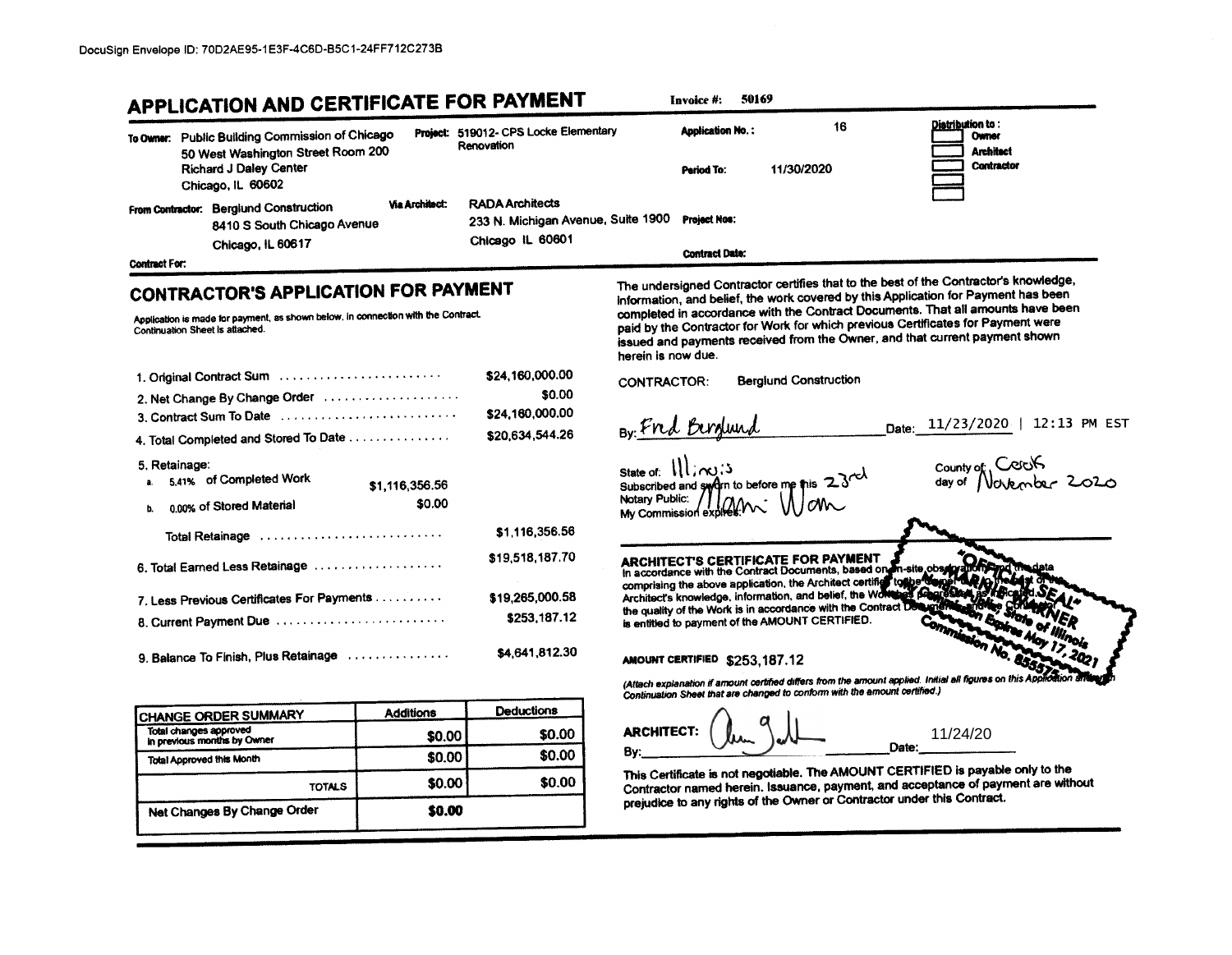# **CONTINUATION SHEET**  $_{\text{Page 2 of 3}}$

## Application and Certification for Payment, containing

Contractor's signed certification is attached.

ln tabulations below, amounts are stated to the nearest dollar.

Use Column I on Contracts where variable retainage for line items may apply

Invoice #: 50169 Contract: 519012- CPS Locke Elementary Renovation

| A     | B                                                        | C                | E<br>D                        |                                | F                                 | G                              |         | H                           | ı          |
|-------|----------------------------------------------------------|------------------|-------------------------------|--------------------------------|-----------------------------------|--------------------------------|---------|-----------------------------|------------|
| Item  | <b>Description of Work</b>                               | <b>Scheduled</b> | <b>Work Completed</b>         |                                | <b>Materials</b>                  | Total                          | %       | <b>Balance</b>              | Retainage  |
| No.   |                                                          | Value            | <b>From Previous</b>          | <b>This Period</b><br>In Place | <b>Presently</b><br><b>Stored</b> | <b>Completed</b><br>and Stored | (G / C) | <b>To Finish</b><br>$(C-G)$ |            |
|       |                                                          |                  | <b>Application</b><br>$(D+E)$ |                                |                                   | <b>To Date</b>                 |         |                             |            |
|       |                                                          |                  |                               |                                | (Not in D or E)                   | $(D+E+F)$                      |         |                             |            |
| 00000 | Window Treatments (Gail White)                           | 112,063.00       | 106,459.85                    | 5,600.00                       | 0.00                              | 112,059.85                     | 100.00% | 3.15                        | 11,205.98  |
| 00500 | <b>Preconstruction Services (BCC)</b>                    | 143,000.00       | 143,000.00                    | 0.00                           | 0.00                              | 143,000.00                     | 100.00% | 0.00                        | 0.00       |
|       | 00510 Abatement Sub Spring Break                         | 11,885.00        | 11,885.00                     | 0.00                           | 0.00                              | 11,885.00                      | 100.00% | 0.00                        | 0.00       |
|       | Exploratory (Valor)                                      |                  |                               |                                |                                   |                                |         |                             |            |
| 00511 | <b>Televise Roof Drains Pre-con</b>                      | 6.750.00         | 6.750.00                      | 0.00                           | 0.00                              | 6.750.00                       | 100.00% | 0.00                        | 0.00       |
|       | (Brandenburger)<br>00530 Spandrel Beam Exploratory work  | 38.414.00        | 38,414.00                     | 0.00                           | 0.00                              | 38,414.00                      | 100.00% | 0.00                        | 0.00       |
|       | (BCC)                                                    |                  |                               |                                |                                   |                                |         |                             |            |
| 01000 | General Conditions / Project Staffing                    | 994,959.43       | 994,959.43                    | 0.00                           | 0.00                              | 994.959.43                     | 100.00% | 0.00                        | 49,747.97  |
|       | (BCC)                                                    |                  |                               |                                |                                   |                                |         |                             |            |
| 01001 | General Requirements (BCC)                               | 985,192.54       | 991,079.00                    | $-5,886.46$                    | 0.00                              | 985,192.54                     | 100.00% | 0.00                        | 49,259.64  |
|       | 01110 Performance & Payment Bond (BCC)                   | 143,000.00       | 143,000.00                    | 0.00                           | 0.00                              | 143,000.00                     | 100.00% | 0.00                        | 0.00       |
|       | 01115 Subcontractor Default Insurance<br>(BCC)           | 271,075.00       | 271,075.00                    | 0.00                           | 0.00                              | 271,075.00                     | 100.00% | 0.00                        | 0.00       |
|       | 01122 General Liability Insurance (BCC)                  | 225,441.00       | 225,441.00                    | 0.00                           | 0.00                              | 225,441.00                     | 100.00% | 0.00                        | 0.00       |
|       | 01168 Site Work (BCC)                                    | 54,880.00        | 37.350.53                     | 6,725.94                       | 0.00                              | 44,076.47                      | 80.31%  | 10,803.53                   | 2.203.83   |
|       | 01215 Expedited Schedule C (Berglund<br>Restoration)     | 733,022.00       | 583,022.00                    | 0.00                           | 0.00                              | 583,022.00                     | 79.54%  | 150,000.00                  | 29, 151.11 |
|       | 01535   Waterproofing (BOFO)                             | 31,250.00        | 0.00                          | 0.00                           | 0.00                              | 0.00                           | 0.00%   | 31,250.00                   | 0.00       |
|       | 01575 Temporary Fence (Unity Fencing)                    | 28,429.13        | 28,429.13                     | 0.00                           | 0.00                              | 28,429.13                      | 100.00% | 0.00                        | 1,421.46   |
|       | 01700 Remove/Reinstall windows (with                     | 0.00             | 0.00                          | 0.00                           | 0.00                              | 0.00                           | 0.00%   | 0.00                        | 0.00       |
|       | Omelas)                                                  |                  |                               |                                |                                   |                                |         |                             |            |
|       | 01751 Furnish Temporary Lockers (Camey)                  | 13,020.00        | 13,020.00                     | 0.00                           | 0.00                              | 13,020.00                      | 100.00% | 0.00                        | 651.00     |
|       | 01825 Temporary Protective Walkways (not<br>let)         | 0.00             | 0.00                          | 0.00                           | 0.00                              | 0.00                           | 0.00%   | 0.00                        | 0.00       |
|       | 01851 Steel Tubular (Corsetti)                           | 23,100.00        | 23,100.00                     | 0.00                           | 0.00                              | 23,100.00                      | 100.00% | 0.00                        | 1,155.00   |
|       | 01950 Material Testing (N/A By owner)                    | 0.00             | 0.00                          | 0.00                           | 0.00                              | 0.00                           | 0.00%   | 0.00                        | 0.00       |
| 02000 | Demo & Abatement (Safe Enviro)                           | 1,184,162.16     | 1,184,162.16                  | 0.00                           | 0.00                              | 1,184,162.16                   | 100.00% | 0.00                        | 59,208.11  |
| 02120 | Furniture remove / relocate<br>(Berglund)                | 0.00             | 0.00                          | 0.00                           | 0.00                              | 0.00                           | 0.00%   | 0.00                        | 0.00       |
|       | 02500 Site Concrete (w/Berglund                          | 0.00             | 0.00                          | 0.00                           | 0.00                              | 0.00                           | 0.00%   | 0.00                        | 0.00       |
|       | Restoration)<br>03300 Concrete Repairs, Masonry, & Steel | 9,096,313.84     | 9,041,955.80                  | 54,358.04                      | 0.00                              | 9,096,313.84                   | 100.00% | 0.00                        | 454,815.68 |
|       | (Berglund Restoration)                                   |                  |                               | 0.00                           | 0.00                              | 577,905.44                     | 100.00% | 0.00                        | 28,895.27  |
|       | 06100 Carpentry (Ornelas)                                | 577,905.44       | 577,905.44                    | 25,445.75                      | 0.00                              | 1,022,210.75                   | 90.82%  | 103,300.00                  | 51,110.54  |
|       | 07500 Roofing (MW Powell)                                | 1,125,510.75     | 996,765.00                    |                                |                                   |                                | 100.00% | 0.00                        | 259.70     |
|       | 07590 Roofing Temp Safeway (BCC)                         | 5,194.10         | 5,194.10                      | 0.00                           | 0.00                              | 5,194.10                       |         |                             |            |

Application No.: Application Date : 11/09/20 16

To: 11/30/20

Archltect's Project No.: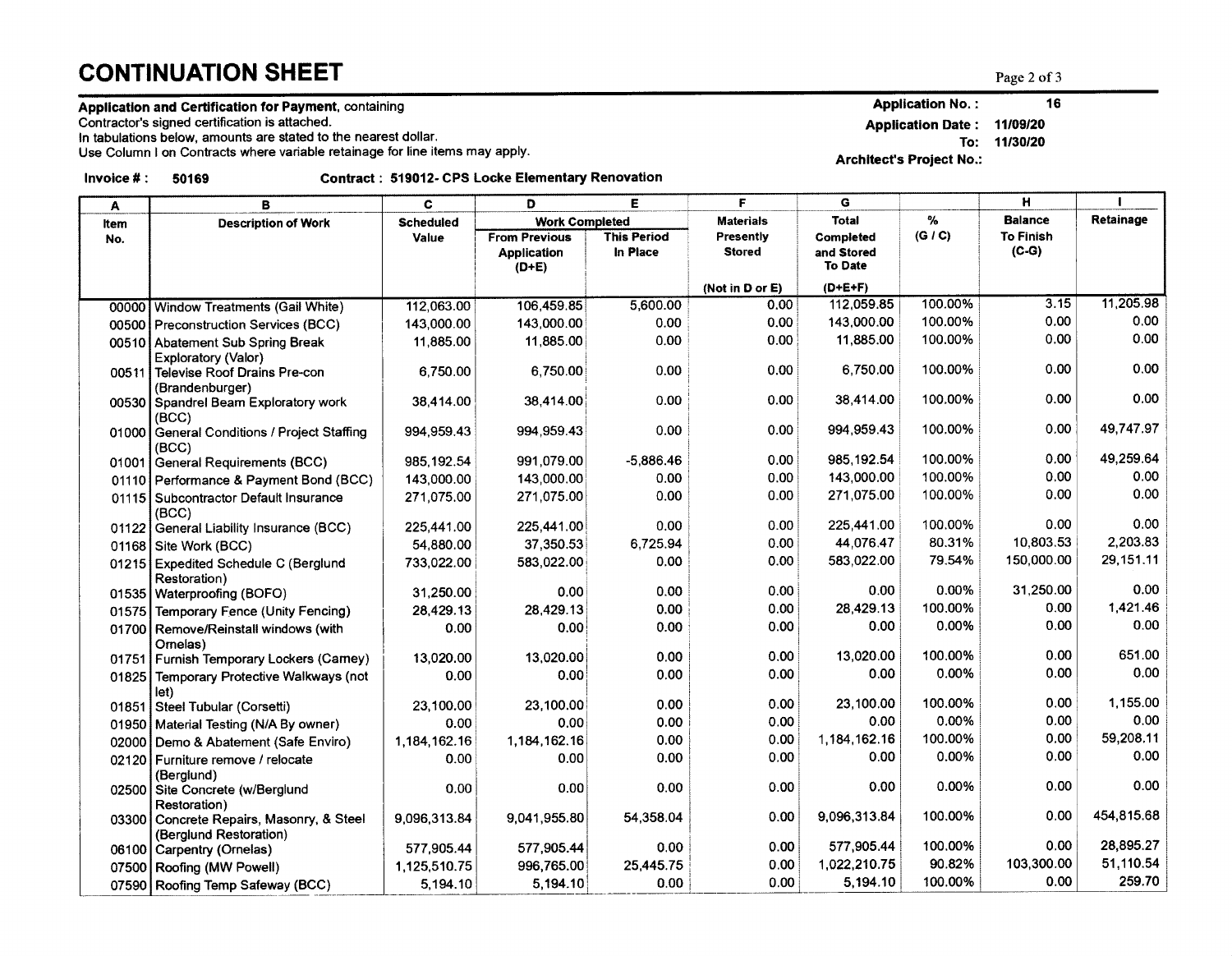# $$

### Application and Certification for Payment, containing

Contractor's signed certifi cation is attached.

ln tabulations below, amounts are stated to the nearest dollar.

Use Column I on Contracts where variable retainage for line items may apply

lnvolce # : <sup>50169</sup> Contract : 519012- CPS Locke Elementary Renovatlon

| A           | в                                               | c                | D                                                     | Е                              | F                          | G                                                |          | H                           |              |
|-------------|-------------------------------------------------|------------------|-------------------------------------------------------|--------------------------------|----------------------------|--------------------------------------------------|----------|-----------------------------|--------------|
| <b>Item</b> | <b>Description of Work</b>                      | <b>Scheduled</b> | <b>Work Completed</b>                                 |                                | <b>Materials</b>           | Total                                            | %        | <b>Balance</b>              | Retainage    |
| No.         |                                                 | Value            | <b>From Previous</b><br><b>Application</b><br>$(D+E)$ | <b>This Period</b><br>In Place | Presently<br><b>Stored</b> | <b>Completed</b><br>and Stored<br><b>To Date</b> | (G / C)  | <b>To Finish</b><br>$(C-G)$ |              |
|             |                                                 |                  |                                                       |                                | (Not in D or E)            | $(D+E+F)$                                        |          |                             |              |
| 07700 N/A   |                                                 | 0.00             | 0.00                                                  | 0.00                           | 0.00                       | 0.00                                             | $0.00\%$ | 0.00                        | 0.00         |
|             | 07800 Spray Fireproofing (Spray Insulations)    | 85,025.00        | 85,025.00                                             | 0.00                           | 0.00                       | 85,025.00                                        | 100.00%  | 0.00                        | 4,251.25     |
|             | 08350 Folding Partitions (Modernfold)           | 25,625.00        | 25,625.00                                             | 0.00                           | 0.00                       | 25,625.00                                        | 100.00%  | 0.00                        | 1,281.25     |
| 08400       | Windows / Glazing (Jensen)                      | 1,124,616.00     | 1,124,616.00                                          | 0.00                           | 0.00                       | 1,124,616.00                                     | 100.00%  | 0.00                        | 112,461.60   |
| 09102       | Plaster / Drywall (JP Phillips)                 | 467,827.00       | 432,261.80                                            | 0.00                           | 0.00                       | 432,261.80                                       | 92.40%   | 35,565.20                   | 21,613.09    |
| 09600       | Flooring (Consolidated Flooring)                | 55,364.50        | 55,364.50                                             | 0.00                           | 0.00                       | 55,364.50                                        | 100.00%  | 0.00                        | 2,768.24     |
|             | 09900 Painting (Continental)                    | 268,425.10       | 251,897.50                                            | 8,775.60                       | 0.00                       | 260,673.10                                       | 97.11%   | 7,752.00                    | 13,033.65    |
| 10220       | Permanent Lockers (Quality Erectors)            | 166,525.00       | 166,525.00                                            | 0.00                           | 0.00                       | 166,525.00                                       | 100.00%  | 0.00                        | 8,326.25     |
| 10500 N/A   |                                                 | 0.00             | 0.00                                                  | 0.00                           | 0.00                       | 0.00                                             | 0.00%    | 0.00                        | 0.00         |
|             | 13900 Fire Suppression (USA Fire<br>Protection) | 5,130.00         | 5,130.00                                              | 0.00                           | 0.00                       | 5,130.00                                         | 100.00%  | 0.00                        | 256.50       |
|             | 13965   Berglund Allowance Alternates           | 424,133.51       | 0.00                                                  | 0.00                           | 0.00                       | 0.00                                             | 0.00%    | 424,133.51                  | 0.00         |
|             | 15350 Fire Watch (BCC)                          | 34,702.00        | 13,903.52                                             | 7,873.72                       | 0.00                       | 21,777.24                                        | 62.75%   | 12,924.76                   | 1,088.87     |
| 16500       | Electric (RJL Group)                            | 727,835.30       | 580,707.76                                            | 69,504.88                      | 0.00                       | 650,212.64                                       | 89.34%   | 77,622.66                   | 32,510.63    |
|             | 22000 Plumbing (CJ Erickson)                    | 393,394.38       | 339,144.38                                            | 25,750.00                      | 0.00                       | 364,894.38                                       | 92.76%   | 28,500.00                   | 36,489.44    |
| 23000       | Mechanical (Amber)                              | 821,000.00       | 766,111.00                                            | 7,870.00                       | 0.00                       | 773,981.00                                       | 94.27%   | 47,019.00                   | 77,398.10    |
| 31000       | Earthwork (not let)                             | 0.00             | 0.00                                                  | 0.00                           | 0.00                       | 0.00                                             | 0.00%    | 0.00                        | 0.00         |
|             | 32100 Asphalt Paving (Midwest Tar Sealer)       | 6,432.00         | 0.00                                                  | 0.00                           | 0.00                       | 0.00                                             | 0.00%    | 6,432.00                    | 0.00         |
|             | 32500 Permanent Fencing (Fence Masters)         | 23,310.00        | 23,310.00                                             | 0.00                           | 0.00                       | 23,310.00                                        | 100.00%  | 0.00                        | 1,165.50     |
|             | 32900 Landscaping (Twin Oaks)                   | 156,600.00       | 107,325.00                                            | 49,275.00                      | 0.00                       | 156,600.00                                       | 100.00%  | 0.00                        | 15,660.00    |
| 90001       | CM Fee (BCC)                                    | 969,998.67       | 817,611.88                                            | 10,863.98                      | 0.00                       | 828,475.86                                       | 85.41%   | 141,522.81                  | 41,423.79    |
|             | 95000 PBC's Contingency                         | 2,000,000.00     | 0.00                                                  | 0.00                           | 0.00                       | 0.00                                             | 0.00%    | 2,000,000.00                | 0.00         |
| 96001       | <b>PBC Allowance: Masonry</b>                   | 46,797.08        | 0.00                                                  | 0.00                           | 0.00                       | 0.00                                             | 0.00%    | 46,797.08                   | 0.00         |
|             | 96002 PBC Allowance: Environmental              | 36,146.84        | 0.00                                                  | 0.00                           | 0.00                       | 0.00                                             | 0.00%    | 36,146.84                   | 0.00         |
|             | 96003 PBC Allowance: Concrete Repairs           | 63,482.73        | 0.00                                                  | 0.00                           | 0.00                       | 0.00                                             | 0.00%    | 63,482.73                   | 0.00         |
| 96004       | PBC Allowance: Site work                        | 25,000.00        | 0.00                                                  | 0.00                           | 0.00                       | 0.00                                             | 0.00%    | 25,000.00                   | 0.00         |
| 99001       | N/A                                             | 0.00             | 0.00                                                  | 0.00                           | 0.00                       | 0.00                                             | 0.00%    | 0.00                        | 0.00         |
|             | 01850-2 Pipe scaffold (TBD)                     | 0.00             | 0.00                                                  | 0.00                           | 0.00                       | 0.00                                             | 0.00%    | 0.00                        | 0.00         |
|             | 01850-3 Pipe scaffold (Safway)                  | 158,607.88       | 145,848.07                                            | 5,013.96                       | 0.00                       | 150,862.03                                       | 95.12%   | 7,745.85                    | 7,543.11     |
| 95000-01    | <b>CM's Contingency</b>                         | 269,454.62       | 0.00                                                  | 0.00                           | 0.00                       | 0.00                                             | 0.00%    | 269,454.62                  | 0.00         |
|             |                                                 |                  |                                                       |                                |                            |                                                  |          |                             |              |
|             | <b>Grand Totals</b>                             | 24,160,000.00    | 20,363,373.85                                         | 271,170.41                     | 0.00                       | 20,634,544.26                                    | 85.41%   | 3,525,455.74                | 1,116,356.56 |

Application No.: 16

Application Date : 11/09/20

To: 11/30/20

Architect's Project No.: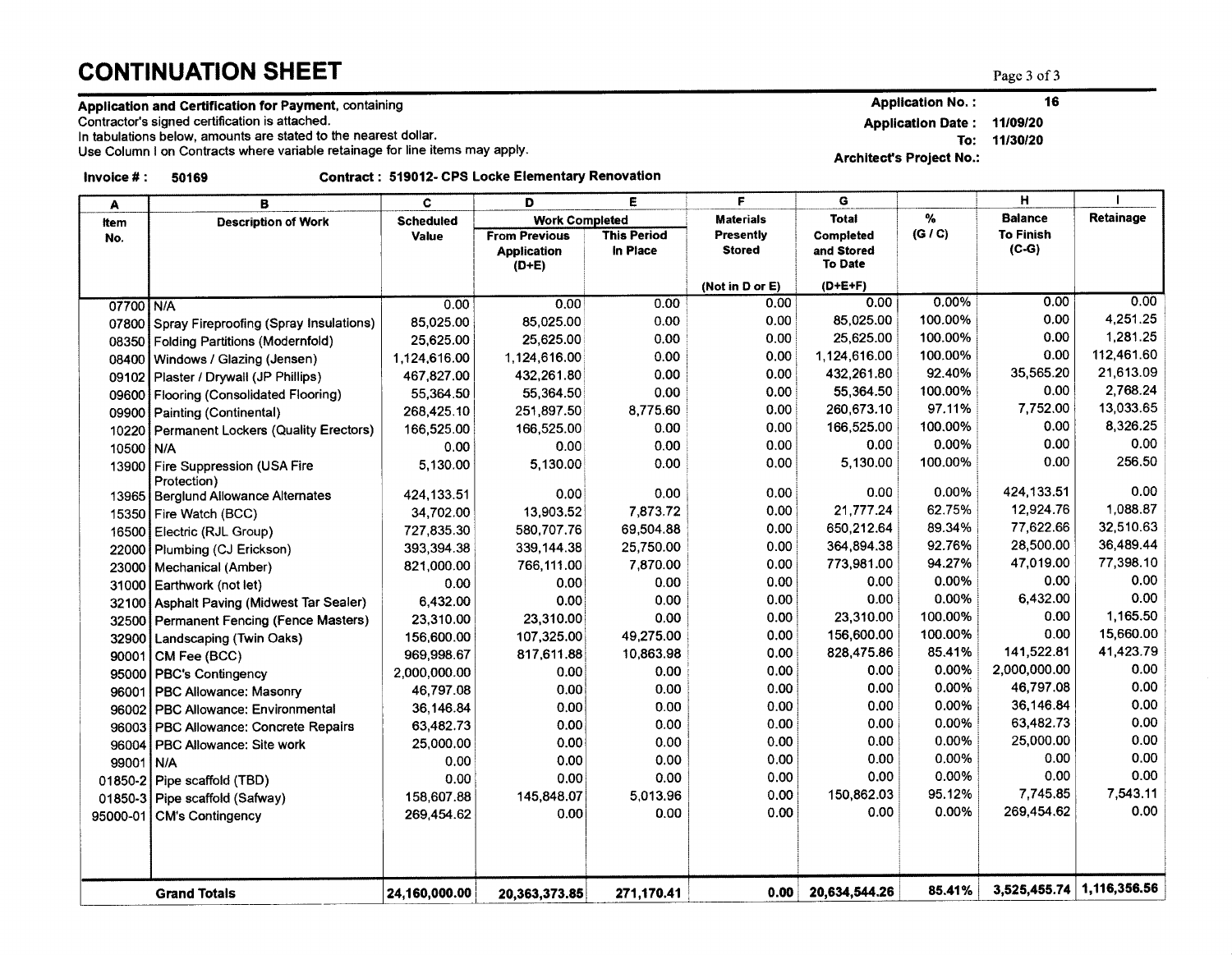PUBLIC BUILDING COMMISSION OF CHICAGO

EXHIBIT A - PART 1  $\overline{a}$ 

|         | <b>CARDIA-PARTI</b><br>CONTRACTOR'S SWORN STATEMENT AND AFFIDAVIT FOR PARTIAL PAYMENT (page 1 of 2)                                                                                                                                                                                                                                                                                                                                                                                                                                                                                                                                                                                                                                                                                                                                                                                                                                                                                |
|---------|------------------------------------------------------------------------------------------------------------------------------------------------------------------------------------------------------------------------------------------------------------------------------------------------------------------------------------------------------------------------------------------------------------------------------------------------------------------------------------------------------------------------------------------------------------------------------------------------------------------------------------------------------------------------------------------------------------------------------------------------------------------------------------------------------------------------------------------------------------------------------------------------------------------------------------------------------------------------------------|
| Project | CONTRACTOR Berglund Construction<br>CPS Locke Elementary Revovation<br>PBC Project #05345                                                                                                                                                                                                                                                                                                                                                                                                                                                                                                                                                                                                                                                                                                                                                                                                                                                                                          |
|         | Job Location 2828 North Oak Avenue, Chicago, IL 60634<br>APPLICATION FOR PAYMENT #16<br>Owner Public Building Commission Of Chicago<br>STATE OF ILLINOIS } SS<br>COUNTY OF COOK<br>The affiant, being first duly sworn on oath, deposes and says that hershe is Fred Berglund - President, of Berglund Construction, an Illinois corporation, and duly authorized to make this Affidavit in behalf of said corpor<br>that said corporation is the Contractor with the PUBLIC BUILDING COMMISSION OF CHICAGO, Owner, under Contract No. PS3025D dated the 10th day of September, 2019, for the following project                                                                                                                                                                                                                                                                                                                                                                    |
|         | CPS Locke Elementary Renovation<br>under the terms of said Contract;<br>that the following statements are made for the purpose of procuring a partial payment of<br>253, 187.12<br>That the work for which payment is requested has been completed, free and clear of any and all claims, tiens, charges, and expenses of any kind or nature whatsoever, and in full compliance with the contract documents and t<br>purposes of said contract, the following persons have been contracted with, and have furnished or prepared materials, equipment, supplies, and services for, and having done labor on said improvement. That the respective am<br>of money due and to become due to each of them respectively. That this statement is a full, true, and complete statement of all such persons and of the full amount now due and the amount heretofore paid to each of them for<br>services, furnished or prepared by each of them to or on account of said work, as stated: |

### CONSTRUCTION (pre con; trades; gel req)

| <b>IPRECONSTRUCTION SERVICES</b> |                                                                                    |                                               |                                            |                   |                             |                          |          |            | ---------Work Completed--------- |               |           |                      |                |                   |
|----------------------------------|------------------------------------------------------------------------------------|-----------------------------------------------|--------------------------------------------|-------------------|-----------------------------|--------------------------|----------|------------|----------------------------------|---------------|-----------|----------------------|----------------|-------------------|
| пем;<br>(same on<br>SOV)         | Subcontractor Name & Address                                                       | Type of Work                                  | Original contract<br>amount: initial GMP I | PBC Change Orders | Geni Contr<br>Change Orders | Adjusted Contract<br>Amt | Complete | Previous   | Current                          | Total to date | retainage | net previous billing | net amount due | remaining to bill |
| 100500                           | <b>Berglund Construction</b><br>111 E. Wacker Dr., Suite 2450<br>Chicago, IL 60601 | <b>Preconstruction Services</b>               | 143,000.00                                 | 0.00              | 0.00                        | 143.000.00               | 100%     | 143,000.00 | 0.00                             | 143,000.00    | 0.00      | 143,000.00           | 0.00           | 0.00              |
| 00510                            | Valor Technologies<br>3 Northpoint Court<br>Bolingbrook, IL 60440                  | Abatement Spring Break Work Exploratory       | 11,885.00                                  | 0.00              | 0.00                        | 11,885.00                | 100%     | 11,885.00  | 0.00                             | 11,885.00     | 0.00      | 11,885.00            | 0.00           | 0.00              |
| 00511                            | <b>Brandenburger Plumbing</b><br>3245 W. 111th St.<br>Chicago, IL 60655            | Televise Roof Drains Pre-con                  | 6.750.00                                   | 0.00              | 0.00                        | 6,750.00                 | 100%     | 6.750.00   | 0.00                             | 6.750.00      | 0.00      | 6.750.00             | 0.00           | 0.00              |
| 100530                           | <b>Berglund Construction</b><br>111 E. Wacker Dr., Suite 2450<br>Chicago, IL 60601 | Spring Break & Spandrel Beam Exploratory Work | 38.414.00                                  | 0.00              | 0.00                        | 38.414.00                | 100%     | 38.414.00  | 0.00                             | 38.414.00     | 0.00      | 38.414.00            | 0.00           | 0.00              |
|                                  |                                                                                    | <b>Subtotal Preconstruction Services</b>      | 200.049.00                                 | 0.00              | 0.00                        | 200.049.00               | 100%     | 200,049.00 | 0.00                             | 200.049.00    | 0.00      | 200.049.00           | 0.00           | 0.00              |

## **COST OF WORK**

 $\sim$ 

|                           | <b>TRADE CONTRACTOR COSTS</b>                                                   |                             |                                              |                   |                               |                                 |            |            |          |               |           |                                       |          |                   |
|---------------------------|---------------------------------------------------------------------------------|-----------------------------|----------------------------------------------|-------------------|-------------------------------|---------------------------------|------------|------------|----------|---------------|-----------|---------------------------------------|----------|-------------------|
| ITEM #<br>(same on<br>sow | Subcontractor Name & Address                                                    | Type of Work                | Original contract<br>I amount: initial GMP + | PBC Change Orders | Geni Contr<br>Change Orders I | <b>Adjusted Contract</b><br>Amt | 6 Complete | Previous   | Current  | Total to date | retainage | net previous billing   net amount due |          | remaining to bill |
| 100000                    | Gail White Interiors<br>4430 Butterfield Road<br>Hillside, IL 60162             | <b>Window Treatments</b>    | 0.00                                         | 112,063.00        | 0.00                          | 112,063.00                      | 100%       | 106,459.85 | 5.600.00 | 112.059.85    | 11,205.98 | 95.813.87                             | 5,040.00 | 11,209.13         |
| 01168                     | <b>BCC</b>                                                                      | Site Work                   | 0.00                                         | 54,880.00         | 0.00                          | 54.880.00                       | 80%        | 37.350.53  | 6,725.94 | 44.076.47     | 2.203.83  | 35,483.00                             | 6.389.64 | 13,007.36         |
| 01215                     | <b>Berglund Construction</b><br>8410 S. South Chicago Ave.<br>Chicago, IL 60617 | <b>Expedited Schedule C</b> | 0.00                                         | 733.022.00        | 0.00                          | 733.022.00                      | 80%        | 583,022.00 | 0.00     | 583,022.00    | 29.151.11 | 553,870.89                            | 0.00     | 179.151.11        |
| 01535                     | Boto Waterproofing Systems<br>5521 W. 110th St. Unit #9<br>Oak Lawn, IL 60453   | Waterproofing               | 0.00                                         | 31.250.00         | 0.00                          | 31 250.00                       | 0%         | 0.00       | 0.00     | 0.00          | 0.00      | 0.00                                  | 0.00     | 31,250.00         |
| 01575                     | Unity Fencing<br>2532 W. Warren Blvd.<br>Chicago, IL 60612                      | Temporary Fence             | 11,109.00                                    | 17,320.13         | 0.00                          | 28,429.13                       | 100%       | 28,429.13  | 0.00     | 28.429.13     | 1.421.46  | 27.007.67                             | 0.00     | 1.421.46          |
| 01700                     | Awarded to Ornelas                                                              | Remove/Reinstall Windows    | 36.234.00                                    | 0.00              | $-36,234.00$                  | 0.00                            | #DIV/0!    | 0.00       | 0.00     | 0.00          | 0.00      | 0.00                                  | 0.00     | 0.00              |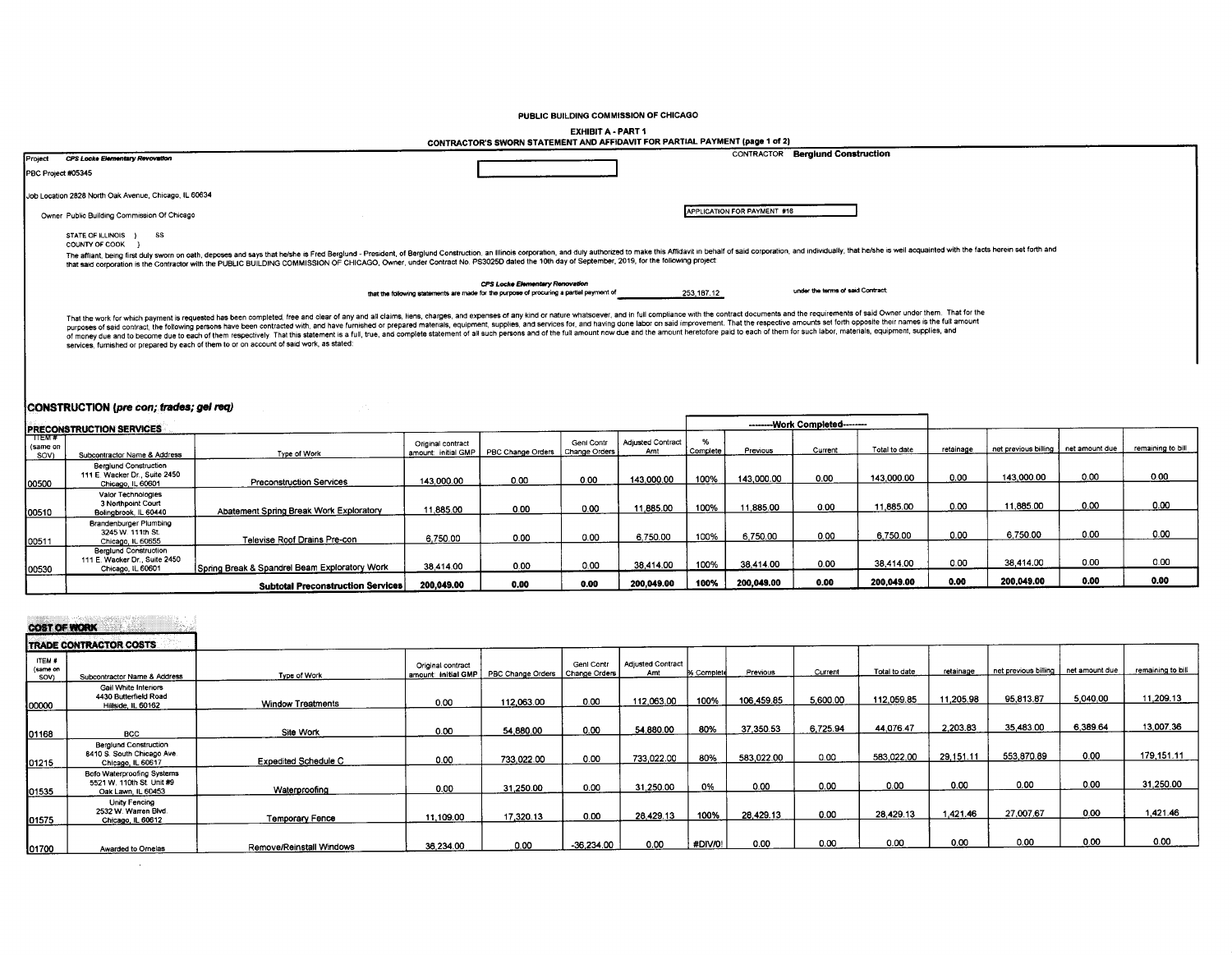| 01751   | Carney & Company<br>636 Schneider Drive<br>South Elgin, IL 60177           | Furnish Temporary Lockers         | 0.00         | 13,020.00     | 0.00        | 13,020.00     | 100%    | 13,020.00     | 0.00       | 13,020.00     | 651.00     | 12,369.00     | 0.00       | 651.00       |
|---------|----------------------------------------------------------------------------|-----------------------------------|--------------|---------------|-------------|---------------|---------|---------------|------------|---------------|------------|---------------|------------|--------------|
|         | Corsetti Structural Steel<br>2515 New Lennox Rd.                           |                                   |              |               |             |               |         |               |            |               |            |               |            |              |
| 01851   | Joliet, IL 60433                                                           | Steel Tubular                     | 0.00         | 0.00          | 23,100.00   | 23,100.00     | 100%    | 23,100.00     | 0.00       | 23.100.00     | 1.155.00   | 21,945.00     | 0.00       | 1.155.00     |
| 02000   | Safe Environmental<br>10030 Express Dr., Suite A & B<br>Highland, IN 46323 | Demo & Abatement                  | 254,348.00   | 919,365.16    | 10,449.00   | 1,184,162.16  | 100%    | 1.184,162.16  | 0.00       | 1.184.162.16  | 59.208.11  | 1,124,954.05  | 0.00       | 59,208.11    |
|         | <b>Berglund Construction</b>                                               |                                   |              |               |             |               |         |               |            |               |            |               |            |              |
| 03300   | 8410 S. South Chicago Ave.<br>Chicago, IL 60617                            | Concrete Repairs, Masonry & Steel | 2,676,460.00 | 6,358,592.49  | 61.261.35   | 9,096,313.84  | 100%    | 9.041.955.80  | 54.358.04  | 9.096.313.84  | 454.815.68 | 8,589,858.03  | 51.640.13  | 454,815.68   |
| 06100   | Ornelas Construction<br>12520 Horseshoe Drive<br>New Lenox, IL 60651       | Carpentry                         | 104.956.00   | 337.052.00    | 135,897.44  | 577,905.44    | 100%    | 577,905.44    | 0.00       | 577,905.44    | 28,895.27  | 549.010.17    | 0.00       | 28,895.27    |
|         | M.W. Powell<br>3445 S. Lawndale Ave.                                       |                                   |              |               |             |               |         |               |            |               | 51.110.54  | 946,926.75    | 24,173.46  | 154,410.54   |
| 07500   | Chicago, IL 60623                                                          | Roofing                           | 105,000.00   | 964.000.00    | 56.510.75   | 1.125,510.75  | 91%     | 996,765.00    | 25.445.75  | 1.022.210.75  |            |               |            |              |
| 07590   | <b>BCC</b>                                                                 | Roofing Temp Safeway              | 0.00         | 0.00          | 5,194.10    | 5.194.10      | 100%    | 5,194.10      | 0.00       | 5,194.10      | 259.70     | 4,934.40      | 0.00       | 259.70       |
|         | Spray Insulations                                                          |                                   |              |               |             |               |         |               |            |               |            |               |            |              |
| 07800   | 7831 N. Nagle Ave.<br>Morton Grove, IL 60053                               | Spray Fireproofing                | 0.00         | 85,025.00     | 0.00        | 85,025.00     | 100%    | 85,025.00     | 0.00       | 85,025.00     | 4.251.25   | 80.773.75     | 0.00       | 4.251.25     |
| 08350   | Modernfold<br>240 S. Westgate Drive<br>Carol Stream, IL 60188              | <b>Folding Partitions</b>         | 0.00         | 25.625.00     | 0.00        | 25,625.00     | 100%    | 25,625.00     | 0.00       | 25,625.00     | 1,281.25   | 24,343.75     | 0.00       | 1,281.25     |
|         | Jensen Window Corporation                                                  |                                   |              |               |             |               |         |               |            |               |            |               |            |              |
| 08400   | 7641 W. 100th Place<br>Bridgeview, IL 60455<br>JP Phillips                 | Window/Glazing                    | 0.00         | 1,123,576.00  | 1,040.00    | 1,124,616.00  | 100%    | 1,124,616.00  | 0.00       | 1.124,616.00  | 112,461.60 | 1.012,154.40  | 0.00       | 112.461.60   |
|         | 3220 Wolf Road                                                             |                                   |              |               |             |               |         |               |            |               |            |               |            |              |
| 09102   | Franklin Park, IL 60131                                                    | Plaster/Drywall                   | 88,913.00    | 355,652.00    | 23.262.00   | 467.827.00    | 92%     | 432.261.80    | 0.00       | 432.261.80    | 21,613.09  | 410,648.71    | 0.00       | 57.178.29    |
|         | Consolidated Flooring                                                      |                                   |              |               |             |               |         |               |            |               |            |               |            |              |
| 09600   | 162 N. Franklin St., 5th Floor<br>Chicago, IL 60606                        | Flooring                          | 7,500.00     | 40.785.00     | 7,079.50    | 55,364.50     | 100%    | 55.364.50     | 0.00       | 55.364.50     | 2.768.24   | 52.596.26     | 0.00       | 2,768.24     |
|         | Continental Painting & Decorating<br>2255 S. Wabash Ave.                   |                                   |              |               |             |               |         |               |            |               |            |               |            |              |
| 09900   | Chicago, IL 60616<br>Quality Erectors 1                                    | Painting                          | 48,800.00    | 213.625.00    | 6,000.10    | 268.425.10    | 97%     | 251.897.50    | 8,775.60   | 260,673.10    | 13,033.65  | 239,302.63    | 8,336.82   | 20,785.65    |
|         | 5100 Baseline Road                                                         |                                   |              |               |             |               |         |               |            |               |            | 158,198.75    | 0.00       | 8,326.25     |
| 10220   | Oswego, IL 60543                                                           | Permanent Lockers                 | 0.00         | 166,525.00    | 0.00        | 166,525.00    | 100%    | 166,525.00    | 0.00       | 166,525.00    | 8,326.25   |               |            |              |
|         | <b>USA Fire Protection</b>                                                 |                                   |              |               |             |               |         |               |            |               |            |               |            |              |
| 13900   | 28427 N. Ballard<br>Lake Forest, IL 60045                                  | Fire Supression                   | 0.00         | 6,240.00      | $-1,110.00$ | 5,130.00      | 100%    | 5,130.00      | 0.00       | 5.130.00      | 256.50     | 4,873.50      | 0.00       | 256.50       |
|         |                                                                            |                                   |              |               |             |               |         |               |            |               |            |               |            |              |
|         |                                                                            |                                   |              |               |             |               |         | 0.00          | 0.00       | 0.00          | 0.00       | 0.00          | 0.00       | 424.133.51   |
| 13965   | Not Let                                                                    | Berglund Allowance Alternates     | 0.00         | 537.192.00    | 113,058.49  | 424, 133.51   | 0%      |               |            |               |            |               |            |              |
| 15350   | <b>BCC</b>                                                                 | Fire Watch                        | 0.00         | 34,702.00     | 0.00        | 34,702.00     | 63%     | 13,903.52     | 7,873.72   | 21.777.24     | 1.088.87   | 13,208.34     | 7.480.03   | 14.013.63    |
|         | RJL Group<br>10022 Harnew Road W                                           |                                   | 172.800.00   | 498,533.00    | 56,502.30   | 727,835.30    | 89%     | 580,707.76    | 69,504.88  | 650.212.64    | 32.510.63  | 551.672.37    | 66.029.64  | 110,133.29   |
| 16500   | Oak Lawn, IL 60453<br>C.J. Erickson Plumbing                               | Electric                          |              |               |             |               |         |               |            |               |            |               |            |              |
|         | 4141 W. 124th Place                                                        |                                   |              |               |             |               |         |               |            |               |            |               |            |              |
| 22000   | Alsip, IL 60803                                                            | Plumbing                          | 105,000.00   | 284,000.00    | 4,394.38    | 393.394.38    | 93%     | 339, 144.38   | 25.750.00  | 364.894.38    | 36.489.44  | 305.229.94    | 23.175.00  | 64.989.44    |
|         | Amber Mechanical Contractors                                               |                                   |              |               |             |               |         |               |            |               |            |               |            |              |
| 23000   | 11950 S. Central Ave.<br>Alsip, IL 60803                                   | Mechanical                        | 164,200.00   | 656.800.00    | 0.00        | 821.000.00    | 94%     | 766,111.00    | 7,870.00   | 773,981.00    | 77.398.10  | 689,499.90    | 7,083.00   | 124,417.10   |
|         | Midwest Tar Sealer                                                         |                                   |              |               |             |               |         |               |            |               |            |               |            |              |
|         | 1485 E. Thorndale Ave.                                                     |                                   |              | 10,120.00     | $-3.688.00$ | 6.432.00      | 0%      | 0.00          | 0.00       | 0.00          | 0.00       | 0.00          | 0.00       | 6,432.00     |
| 32100   | Itasca, IL 60143                                                           | Asphalt Paving                    | 0.00         |               |             |               |         |               |            |               |            |               |            |              |
|         | Fence Masters<br>20400 S. Cottage Grove                                    |                                   |              |               |             |               |         |               |            |               |            |               |            |              |
| 32500   | Chicago Heights, IL 60411                                                  | <b>Permanent Fencing</b>          | 0.00         | 3.675.00      | 19,635.00   | 23,310.00     | 100%    | 23,310.00     | 0.00       | 23,310.00     | 1,165.50   | 22,144.50     | 0.00       | 1.165.50     |
|         | Twin Oaks Landscaping                                                      |                                   |              |               |             |               |         |               |            |               |            |               |            |              |
|         | 997 Harvey Road                                                            |                                   | 0.00         | 156,600.00    | 0.00        | 156,600.00    | 100%    | 107,325.00    | 49,275.00  | 156,600.00    | 15,660.00  | 96.592.50     | 44.347.50  | 15,660.00    |
| 32900   | Owego, IL 60543                                                            | Landscaping                       |              |               |             |               |         |               |            |               |            |               |            |              |
|         |                                                                            |                                   |              |               |             |               |         |               |            |               |            |               |            | 0.00         |
| 01850-2 | TBD                                                                        | Pipe Scaffold                     | 0.00         | 69,089.00     | -69,089.00  | 0.00          | #DIV/0! | 0.00          | 0.00       | 0.00          | 0.00       | 0.00          | 0.00       |              |
|         | Safway Atlantic<br>625 S. IL Route 83                                      |                                   |              |               |             | 158,607.88    | 95%     | 145,848.07    | 5,013.96   | 150,862.03    | 7,543.11   | 138,555.66    | 4,763.26   | 15,288.96    |
| 01850-3 | Eimhurst, IL 60181                                                         | Pipe Scaffold                     | 0.00         | 55,208.00     | 103,399.88  |               |         | 0.00          | 0.00       | 0.00          | 0.00       | 0.00          | 0.00       | 0.00         |
|         |                                                                            |                                   |              | 0.00          | 0.00        | 0.00          | #DIV/0! |               |            |               |            |               |            |              |
|         |                                                                            | SUBTOTALTRADE CONTRACTOR COSTS    | 3,775,320.00 | 13,863,536.78 | 290,546.31  | 17,929,403.09 | 95%     | 16,720,158.54 | 266,192.89 | 16,986,351.43 | 975,925.16 | 15,761,967.79 | 248.458.48 | 1,918,976.82 |
|         |                                                                            |                                   |              |               |             |               |         |               |            |               |            |               |            |              |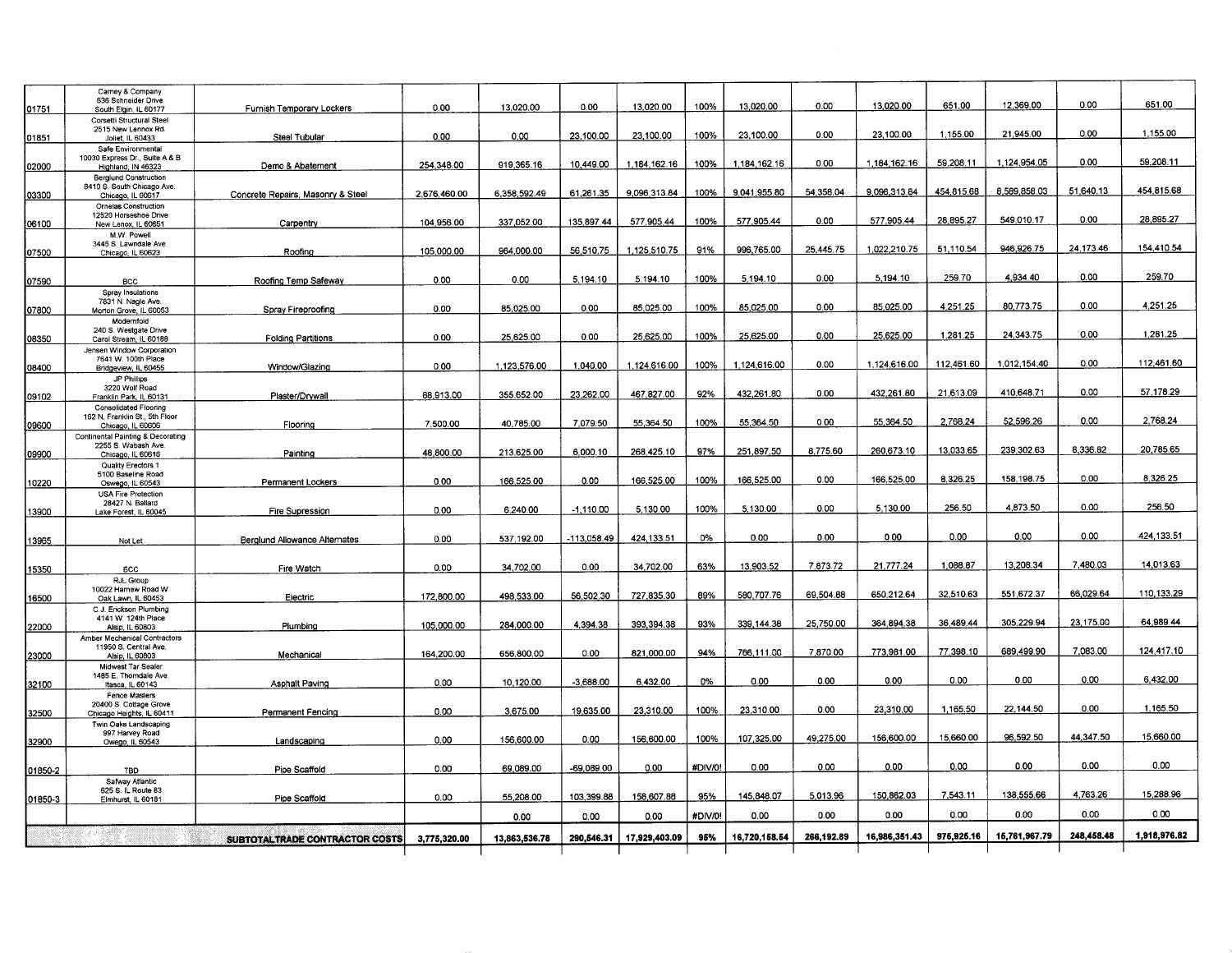|                  | <b>GENERAL REQUIREMENTS</b>                                                                |                                                                              |                                          |                   |                             |                                 |          |                 |                               |               |                              |                      |                |                   |
|------------------|--------------------------------------------------------------------------------------------|------------------------------------------------------------------------------|------------------------------------------|-------------------|-----------------------------|---------------------------------|----------|-----------------|-------------------------------|---------------|------------------------------|----------------------|----------------|-------------------|
| 01001            | <b>Berglund Construction</b><br>111 E. Wacker Dr., Suite 2450<br>Chicago, IL 60601         | General Requirements                                                         | 125.745.00                               | 768,914.47        | 90.533.07                   | 985,192.54                      | 100%     | 991.079.00      | $-5,886.46$                   | 985.192.54    | 49,259.64                    | 941.525.04           | (5,592.14)     | 49.259.64         |
|                  |                                                                                            | SUBTOTAL COST OF CONSTRUCTION (geni req & trades)                            | 3.901.065.00                             | 14.632.451.25     | 381.079.38                  | 18,914,595.63                   | 1.95     | 17.711.237.54   | 260,306.43                    | 17,971,543.97 | 1,025,184.80                 | 16,703,492.83        | 242,866.34     | 1,968,236.46      |
|                  | CONTINGENCIES / ALLOWANCES                                                                 |                                                                              |                                          |                   |                             |                                 |          |                 | --------Work Completed------- |               |                              |                      |                |                   |
| (same on<br>SOV) | Subcontractor Name & Address                                                               | Type of Work                                                                 | Original contract<br>amount: initial GMP | PBC Change Orders | Genl Contr<br>Change Orders | <b>Adjusted Contract</b><br>Amt | 6 Comple | Previous        | Current                       | Total to date | retainage                    | net previous billing | net amount due | remaining to bill |
| 95000            | PBC                                                                                        | Contingency                                                                  | 712.115.00                               | 1,287,885.00      | 0.00                        | 2.000.000.00                    | 0%       | 0.00            | 0.00                          | 0.00          | 0.00                         | 0.00                 | 0.00           | 2.000.000.00      |
| 96001            | PBC                                                                                        | Allowance: Masonry                                                           | 100,000.00                               | -53.202.92        | 0.00                        | 46.797.08                       | 0%       | 0.00            | 0.00                          | 0.00          | 0.00                         | 0.00                 | 0.00           | 46,797.08         |
| 96002            | PBC                                                                                        | Allowance: Environmental                                                     | 50.000.00                                | $-13.853.16$      | 0.00                        | 36,146.84                       | 0%       | 0.00            | 0.00                          | 0.00          | 0.00                         | 0.00                 | 0.00           | 36,146.84         |
| 96003            | <b>PBC</b>                                                                                 | Allowance: Concrete Repairs                                                  | 400,000.00                               | -336,517.27       | 0.00                        | 63,482.73                       | 0%       | 0.00            | 0.00                          | 0.00          | 0.00                         | 0.00                 | 0.00           | 63,482.73         |
| 96004            | PBC                                                                                        | Allowance: Site Work                                                         | 25,000.00                                | 0.00              | 0.00                        | 25,000.00                       | 0%       | 0.00            | 0.00                          | 0.00          | 0.00                         | 0.00                 | 0.00           | 25,000.00         |
| 95000-01         | <b>Berglund Construction</b><br>111 E. Wacker Dr., Suite 2450<br>Chicago, IL 60601         | <b>CM Contingency</b>                                                        | 200,000.00                               | 412,999.00        | -343,544.38                 | 269.454.62                      | 0%       | 0.00            | 0.00                          | 0.00          | 0.00                         | 0.00                 | 0.00           | 269.454.62        |
|                  |                                                                                            | SUBTOTAL CONTINGENCY/ALLOWANCES                                              | 1,487,115.00                             | 1,297,310.65      | $-343,544.38$               | 2,440,881.27                    | 0%       | 0.00            | 0.00                          | 0.00          | 0.00                         | 0.00                 | 0.00           | 2,440,881.27      |
|                  |                                                                                            |                                                                              |                                          |                   | 37,535.00                   | 21,555,525.90                   | 84%      | 17,911,286.54   | 260,306.43                    | 18,171,592.97 | 1.025.184.80                 | 16,903,541.83        | 242.866.34     | 4.409.117.73      |
|                  |                                                                                            | TOTAL COST OF THE WORK (pre con;trades; gent req; allowances; contingencies) | 5,588,229.00                             | 15,929,761.90     |                             |                                 |          |                 |                               |               |                              |                      |                |                   |
|                  | INSURANCE / BOND                                                                           |                                                                              |                                          |                   |                             |                                 |          |                 |                               |               |                              |                      |                |                   |
| 01110            | <b>Berglund Construction</b><br>111 E. Wacker Dr., Suite 2450<br>Chicago, IL 60601         | Bond                                                                         | 42.000.00                                | 101,000.00        | 0.00                        | 143.000.00                      | 100%     | 143,000.00      | 0.00                          | 143.000.00    | 0.00                         | 143,000.00           | 0.00           | 0.00              |
| 01115            | <b>Berglund Construction</b><br>111 E. Wacker Dr., Suite 2450<br>Chicago, IL 60601         | Subcontractor Default Insurance                                              | 56.610.00                                | 214,465.00        | 0.00                        | 271.075.00                      | 100%     | 271.075.00      | 0.00                          | 271.075.00    | 0.00                         | 271.075.00           | 0.00           | 0.00              |
| 01122            | <b>Berglund Construction</b><br>111 E. Wacker Dr., Suite 2450<br>Chicago, IL 60601         | General Liability Insurance                                                  | 45,036.00                                | 180,405.00        | 0.00                        | 225.441.00                      | 100%     | 225.441.00      | 0.00                          | 225.441.00    | 0.00                         | 225.441.00           | 0.00           | 0.00              |
|                  |                                                                                            | SUBTOTAL INSURANCE/BOND                                                      | 143,646.00                               | 495,870.00        | 0.00                        | 639,516.00                      | 100%     | 639,516.00      | 0.00                          | 639,516.00    | 0.00                         | 639,516.00           | 0.00           | 0.00              |
|                  |                                                                                            |                                                                              |                                          |                   |                             |                                 |          |                 |                               |               |                              |                      |                |                   |
|                  | <b>GENERAL CONDITIONS</b><br><b>Berglund Construction</b><br>111 E. Wacker Dr., Suite 2450 |                                                                              | 345,872.00                               | 649.087.43        | 0.00                        | 994,959.43                      | 100%     | 994,959.43      | 0.00                          | 994,959.43    | 49,747.97                    | 945,211.46           | 0.00           | 49,747.97         |
| 01000            | Chicago, IL 60601                                                                          | General Conditions<br>SUBTOTAL GENERAL CONDITIONS                            | 345,872.00                               | 649,087.43        | 0.00                        | 994.959.43                      | 100%     | 994,959.43      | 0.00                          | 994, 959.43   | 49,747.97                    | 945,211.46           | 0.00           | 49,747.97         |
|                  |                                                                                            |                                                                              |                                          |                   |                             |                                 |          |                 |                               |               |                              |                      |                |                   |
|                  | <b>CONSTRUCTION MANAGEMENT FEE</b>                                                         |                                                                              |                                          |                   |                             |                                 |          |                 |                               |               |                              |                      |                |                   |
| 90001            | <b>Berglund Construction</b><br>111 E. Wacker Dr., Suite 2450<br>Chicago, IL 60601         | <b>Construction Management Fee</b>                                           | 251,885.00                               | 718,113.67        | 0.00                        | 969,998.67                      | 85%      | 817,611.88      | 10,863.98                     | 828,475.86    | 41.423.79                    | 776.731.29           | 10,320.78      | 182,946.60        |
|                  |                                                                                            | SUBTOTAL CONSTRUCTION MANAGEMENT SERVICES                                    | 251,885.00                               | 718,113.67        | 0.00                        | 969,998.67                      | 85%      | 817,611.88      | 10,863.98                     | 828,475.86    | 41,423.79                    | 776,731.29           | 10,320.78      | 182,946.60        |
|                  |                                                                                            |                                                                              |                                          |                   |                             |                                 |          |                 |                               |               |                              |                      |                |                   |
|                  |                                                                                            |                                                                              |                                          |                   |                             |                                 |          | 20, 363, 373.85 |                               |               | 20,634,544.26   1,116,356.56 |                      |                | 4,641,812.30      |